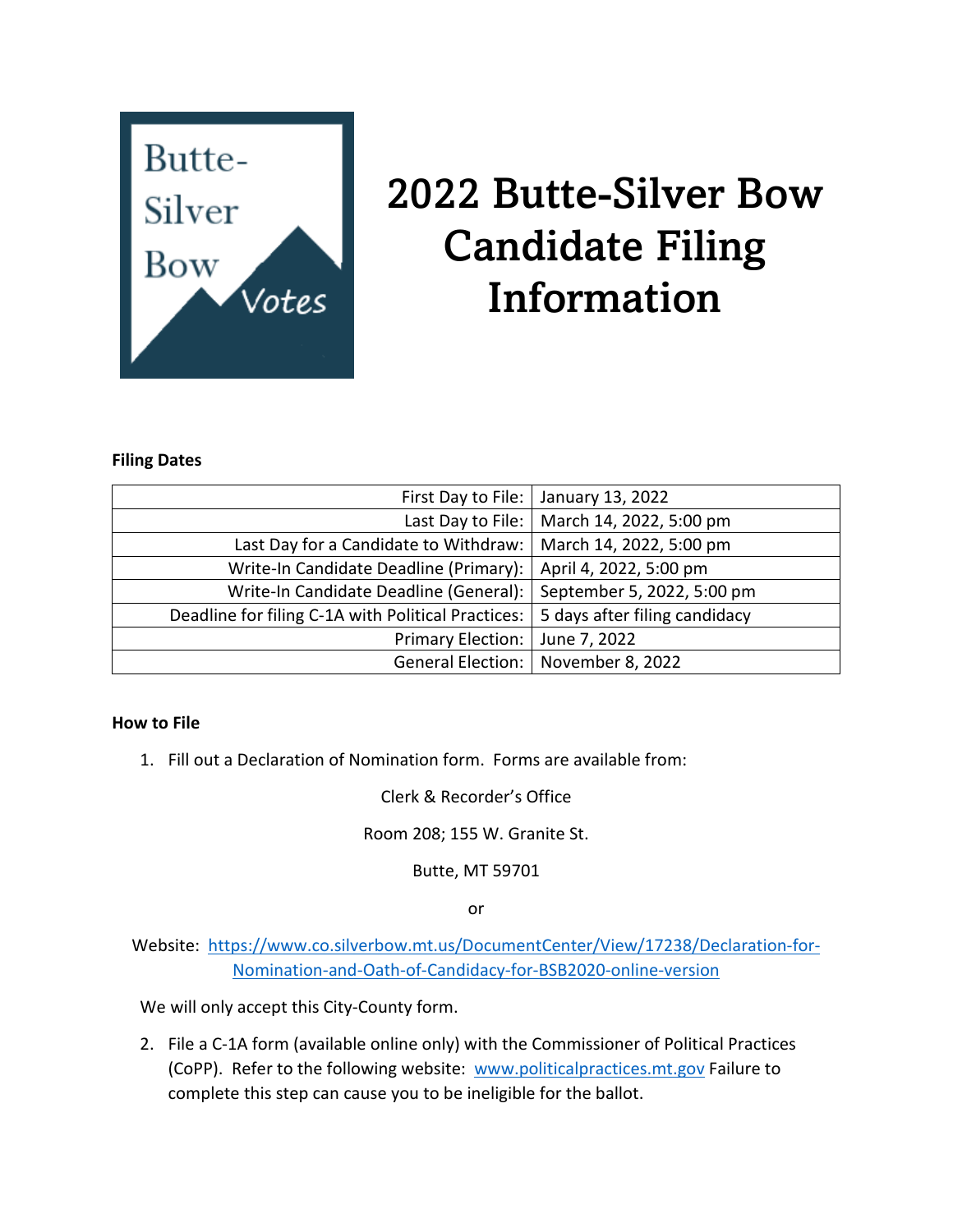- 3. Deliver your completed Declaration of Nomination form to the Clerk & Recorder by one of the following methods:
	- a. **In-person** bring your form and filing fee to Room 208 of the Courthouse (155 W. Granite St). Your form does not need to be notarized **IF** you sign in front of one of the deputies of the Clerk & Recorder's Office. If you do not have your filing fee at the time you bring your paperwork, you can still file, but your fee must be received by the Clerk & Recorder by March 14 at 5:00 pm;
	- b. **Mail –** send your completed (including notarization) form and filing fee to: Clerk & Recorder, Room 208, 155 W. Granite St., Butte MT 59701. Your declaration form and filing fee must be received (not postmarked) by March 14 at 5:00 pm. A receipt for your filing fee will be mailed back to you;
	- c. **Fax** Fax your notarized declaration form to 406-497-6328. If a filing fee is required for the position, your candidacy is not complete without payment. If you want to pay your fee with a credit card, please make sure you include a phone number on your declaration form that we can call to make this transaction. or
	- **d. Email -** email [clerkrec@bsb.mt.gov](mailto:clerkrec@bsb.mt.gov) your notarized declaration form. If you wish to pay by credit card, please include a phone number in your email message that we can call to make this transaction. If a filing fee is required for the position, your candidacy is not complete without payment.

## **General Qualifications for Candidacy:**

State of Montana (2-16-102, MCA): Must be 18 years old at the time of election or appointment, a citizen of the state, and a registered voter in the county.

City-County (see specific Article for details Consolidated Government of Butte-Silver Bow Charter, Articles III through VI): Must be a registered to vote in Silver Bow County and a resident of the City-County for at least one (1) year before filing for office.

## **Filing Fees**

Fees are set by Montana law. Reference 13-10-202, MCA.

Fees for Calendar Year 2022 Candidates:

| <b>Office</b>                                                        | <b>Fee</b> |
|----------------------------------------------------------------------|------------|
| <b>Council of Commissioner</b>                                       | \$42.60    |
| Justice of the Peace, Court No. 1                                    | \$401.24   |
| Mile High Soil Conservation District Supervisor (2 positions) on the | \$0        |
| General Election (November 8) ballot only                            |            |